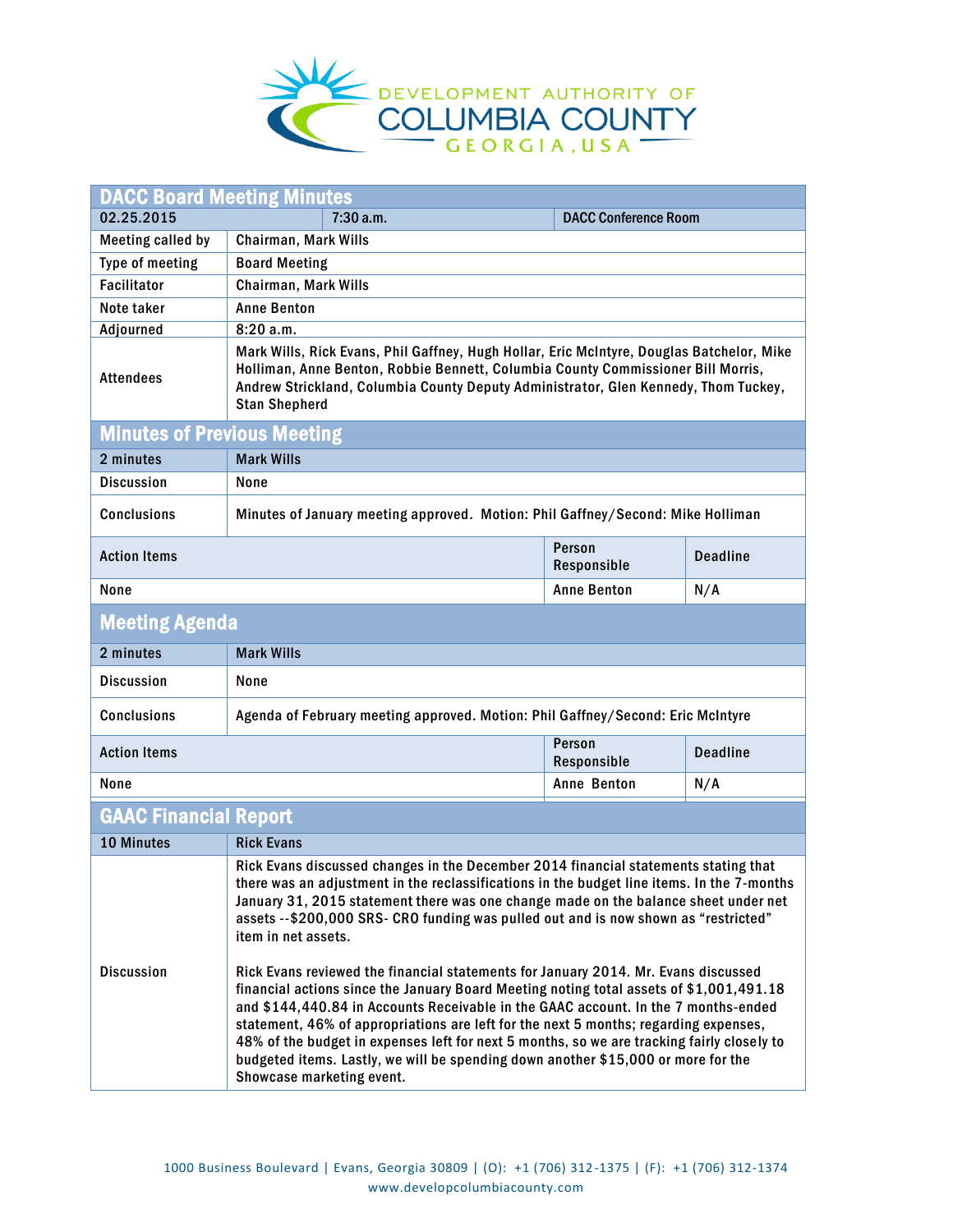| <b>Conclusions</b><br>Financial report approved: Motion: Phil Gaffney / Second Mike Holliman                                                                                                                                                                                                                                                                                                                                                                                                                                                                                                                                                                                                                                                                                                                                                                                                                                                                                                                                                    |                                                                                                                                                                                              |                          |                 |                 |
|-------------------------------------------------------------------------------------------------------------------------------------------------------------------------------------------------------------------------------------------------------------------------------------------------------------------------------------------------------------------------------------------------------------------------------------------------------------------------------------------------------------------------------------------------------------------------------------------------------------------------------------------------------------------------------------------------------------------------------------------------------------------------------------------------------------------------------------------------------------------------------------------------------------------------------------------------------------------------------------------------------------------------------------------------|----------------------------------------------------------------------------------------------------------------------------------------------------------------------------------------------|--------------------------|-----------------|-----------------|
| <b>Action Items</b>                                                                                                                                                                                                                                                                                                                                                                                                                                                                                                                                                                                                                                                                                                                                                                                                                                                                                                                                                                                                                             |                                                                                                                                                                                              | Person<br>Responsible    |                 | <b>Deadline</b> |
| None                                                                                                                                                                                                                                                                                                                                                                                                                                                                                                                                                                                                                                                                                                                                                                                                                                                                                                                                                                                                                                            |                                                                                                                                                                                              | N/A                      |                 | N/A             |
| Chairman's Report                                                                                                                                                                                                                                                                                                                                                                                                                                                                                                                                                                                                                                                                                                                                                                                                                                                                                                                                                                                                                               |                                                                                                                                                                                              |                          |                 |                 |
| <b>15 Minutes</b>                                                                                                                                                                                                                                                                                                                                                                                                                                                                                                                                                                                                                                                                                                                                                                                                                                                                                                                                                                                                                               | <b>Mark Wills</b>                                                                                                                                                                            |                          |                 |                 |
| <b>Discussion</b>                                                                                                                                                                                                                                                                                                                                                                                                                                                                                                                                                                                                                                                                                                                                                                                                                                                                                                                                                                                                                               | Mark expressed thanks to Eric McIntyre for putting together the Plant Vogtle tour. The<br>other event we had was the Chamber dinner--it was a great event with an extremely good<br>turnout. |                          |                 |                 |
| <b>Conclusions</b>                                                                                                                                                                                                                                                                                                                                                                                                                                                                                                                                                                                                                                                                                                                                                                                                                                                                                                                                                                                                                              | None                                                                                                                                                                                         |                          |                 |                 |
| <b>Action Items</b>                                                                                                                                                                                                                                                                                                                                                                                                                                                                                                                                                                                                                                                                                                                                                                                                                                                                                                                                                                                                                             |                                                                                                                                                                                              | Person(s)<br>Responsible |                 | <b>Deadline</b> |
| None                                                                                                                                                                                                                                                                                                                                                                                                                                                                                                                                                                                                                                                                                                                                                                                                                                                                                                                                                                                                                                            |                                                                                                                                                                                              |                          |                 |                 |
| <b>DACC Committee Reports</b>                                                                                                                                                                                                                                                                                                                                                                                                                                                                                                                                                                                                                                                                                                                                                                                                                                                                                                                                                                                                                   |                                                                                                                                                                                              |                          |                 |                 |
| 12 minutes                                                                                                                                                                                                                                                                                                                                                                                                                                                                                                                                                                                                                                                                                                                                                                                                                                                                                                                                                                                                                                      | <b>Stan Shepherd</b>                                                                                                                                                                         |                          |                 |                 |
| Stan Shepherd gave an update from the February 10 <sup>th</sup> Business Recruitment committee<br>meeting, which he Chaired: 1) Discussions are currently taking place regarding the<br>DACC's level of involvement with the Lake Thurmond/Clemson University study; the<br>study will look at the economic Impact of the economy below Thurmond Dam in<br>response to water quality and water quantity constraints was discussed as a potential<br>project we decide to fund 2) the State of Georgia is having a marketing trip that is going<br><b>Discussion</b><br>to focus on the cyber security sector - "GA Cyber Trip to Israel" in March - the<br>committee feels we need to have a representative from the community present. The<br>total cost of the trip will be around \$8,000.00 -- \$3500 will come from our operating<br>budget and we can use CRO-match funding for the remainder.<br>Stan recommended to the Board to make a motion to approve the \$3,500 from the<br>DACC's operating budget and \$3,500 from CRO funding. |                                                                                                                                                                                              |                          |                 |                 |
| <b>Conclusions</b>                                                                                                                                                                                                                                                                                                                                                                                                                                                                                                                                                                                                                                                                                                                                                                                                                                                                                                                                                                                                                              | The Board approved funding for the Georgia-Cyber Trip to Israel: Motion-Mike Holliman,<br><b>Second-Phil Gaffney</b>                                                                         |                          |                 |                 |
| Person<br><b>Action Items</b><br>Responsible                                                                                                                                                                                                                                                                                                                                                                                                                                                                                                                                                                                                                                                                                                                                                                                                                                                                                                                                                                                                    |                                                                                                                                                                                              |                          | <b>Deadline</b> |                 |
| None                                                                                                                                                                                                                                                                                                                                                                                                                                                                                                                                                                                                                                                                                                                                                                                                                                                                                                                                                                                                                                            |                                                                                                                                                                                              | N/A                      |                 | N/A             |
| <b>Economic Development Update</b>                                                                                                                                                                                                                                                                                                                                                                                                                                                                                                                                                                                                                                                                                                                                                                                                                                                                                                                                                                                                              |                                                                                                                                                                                              |                          |                 |                 |
| <b>10 Minutes</b>                                                                                                                                                                                                                                                                                                                                                                                                                                                                                                                                                                                                                                                                                                                                                                                                                                                                                                                                                                                                                               | <b>Robbie Bennett</b>                                                                                                                                                                        |                          |                 |                 |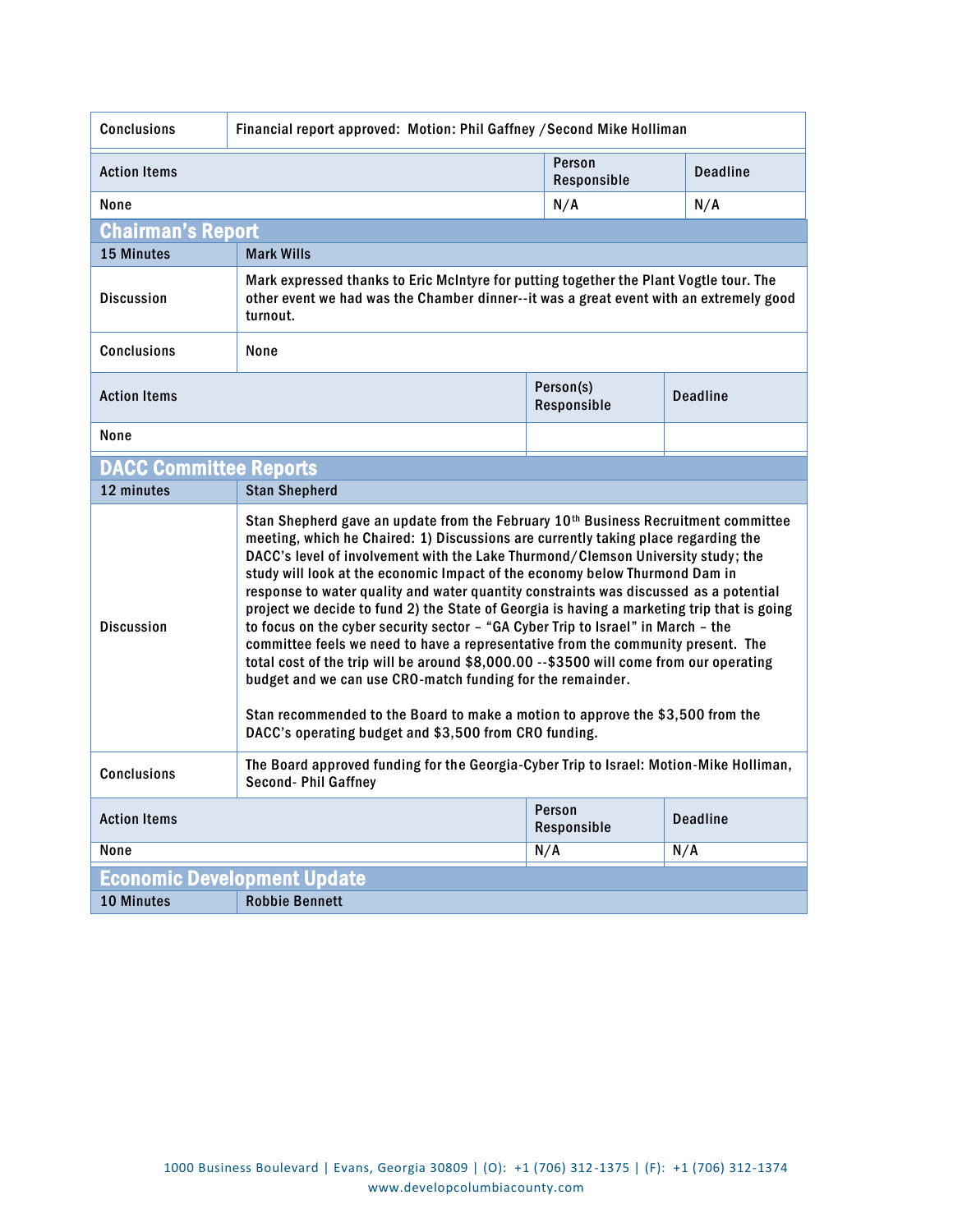| <b>Discussion</b>                                                                                       | Robbie Bennett gave an update on economic development: Activity has been good and<br>things have been quite busy; we have had several new leads on the retail side as well as<br>the project side --many are local expansion projects. The warehouse project is still<br>moving forward. We are looking at the impact of our building permit fees and will report<br>back as we know more.<br>Robbie discussed the upcoming Master's week and expressed his satisfaction with a<br>great group of consultant coming in from both the retail and traditional economic<br>development side. Robbie further discussed GIW's progress on their project and stated<br>that Nutritional Resources went in front of the Commission for rezoning for a 6-acre<br>tract they have at Horizon South for the 25,000 Square Foot building to relocate GIW's<br>storage needs in the spec building to a new facility, giving them space to move in and<br>operate. |                       |                     |  |
|---------------------------------------------------------------------------------------------------------|-------------------------------------------------------------------------------------------------------------------------------------------------------------------------------------------------------------------------------------------------------------------------------------------------------------------------------------------------------------------------------------------------------------------------------------------------------------------------------------------------------------------------------------------------------------------------------------------------------------------------------------------------------------------------------------------------------------------------------------------------------------------------------------------------------------------------------------------------------------------------------------------------------------------------------------------------------|-----------------------|---------------------|--|
| <b>Conclusions</b>                                                                                      |                                                                                                                                                                                                                                                                                                                                                                                                                                                                                                                                                                                                                                                                                                                                                                                                                                                                                                                                                       |                       |                     |  |
| <b>Action Items</b>                                                                                     | Person<br>Responsible                                                                                                                                                                                                                                                                                                                                                                                                                                                                                                                                                                                                                                                                                                                                                                                                                                                                                                                                 |                       | <b>Deadline</b>     |  |
| None                                                                                                    |                                                                                                                                                                                                                                                                                                                                                                                                                                                                                                                                                                                                                                                                                                                                                                                                                                                                                                                                                       | N/A                   | N/A                 |  |
| <b>Old Business</b>                                                                                     |                                                                                                                                                                                                                                                                                                                                                                                                                                                                                                                                                                                                                                                                                                                                                                                                                                                                                                                                                       |                       |                     |  |
| <b>5 Minutes</b>                                                                                        | <b>Robbie Bennett, Mark Wills</b>                                                                                                                                                                                                                                                                                                                                                                                                                                                                                                                                                                                                                                                                                                                                                                                                                                                                                                                     |                       |                     |  |
| <b>Discussion</b>                                                                                       | Robbie and Mark discussed plans to host a dinner reception for the Board on the week of<br>Masters this year and gauge Board availability and willingness to participate.                                                                                                                                                                                                                                                                                                                                                                                                                                                                                                                                                                                                                                                                                                                                                                             |                       |                     |  |
| <b>Conclusions</b>                                                                                      | None of the Board members have an interest in having the dinner on Sunday/Easter<br>evening.                                                                                                                                                                                                                                                                                                                                                                                                                                                                                                                                                                                                                                                                                                                                                                                                                                                          |                       |                     |  |
| <b>Action Items</b>                                                                                     |                                                                                                                                                                                                                                                                                                                                                                                                                                                                                                                                                                                                                                                                                                                                                                                                                                                                                                                                                       | Person<br>Responsible | <b>Deadline</b>     |  |
| Robbie will talk to Randy regarding this event.                                                         |                                                                                                                                                                                                                                                                                                                                                                                                                                                                                                                                                                                                                                                                                                                                                                                                                                                                                                                                                       | <b>Robbie Bennett</b> | March 18th,<br>2015 |  |
| <b>New Business</b>                                                                                     |                                                                                                                                                                                                                                                                                                                                                                                                                                                                                                                                                                                                                                                                                                                                                                                                                                                                                                                                                       |                       |                     |  |
| 0 minutes                                                                                               |                                                                                                                                                                                                                                                                                                                                                                                                                                                                                                                                                                                                                                                                                                                                                                                                                                                                                                                                                       |                       |                     |  |
| <b>Discussion</b>                                                                                       | None                                                                                                                                                                                                                                                                                                                                                                                                                                                                                                                                                                                                                                                                                                                                                                                                                                                                                                                                                  |                       |                     |  |
| <b>Conclusions</b>                                                                                      | None                                                                                                                                                                                                                                                                                                                                                                                                                                                                                                                                                                                                                                                                                                                                                                                                                                                                                                                                                  |                       |                     |  |
| <b>Action Items</b>                                                                                     |                                                                                                                                                                                                                                                                                                                                                                                                                                                                                                                                                                                                                                                                                                                                                                                                                                                                                                                                                       | Person<br>Responsible | <b>Deadline</b>     |  |
| None                                                                                                    |                                                                                                                                                                                                                                                                                                                                                                                                                                                                                                                                                                                                                                                                                                                                                                                                                                                                                                                                                       | N/A                   | N/A                 |  |
| <b>Calendar of Events</b>                                                                               |                                                                                                                                                                                                                                                                                                                                                                                                                                                                                                                                                                                                                                                                                                                                                                                                                                                                                                                                                       |                       |                     |  |
| 2 minutes                                                                                               | <b>Mark Wills</b>                                                                                                                                                                                                                                                                                                                                                                                                                                                                                                                                                                                                                                                                                                                                                                                                                                                                                                                                     |                       |                     |  |
| <b>Discussion</b>                                                                                       | The March meeting is being moved to the 18th.                                                                                                                                                                                                                                                                                                                                                                                                                                                                                                                                                                                                                                                                                                                                                                                                                                                                                                         |                       |                     |  |
| <b>Conclusions</b>                                                                                      | None                                                                                                                                                                                                                                                                                                                                                                                                                                                                                                                                                                                                                                                                                                                                                                                                                                                                                                                                                  |                       |                     |  |
| <b>Action Items</b>                                                                                     |                                                                                                                                                                                                                                                                                                                                                                                                                                                                                                                                                                                                                                                                                                                                                                                                                                                                                                                                                       | Person<br>Responsible | <b>Deadline</b>     |  |
| Robbie to talk with Committee Chairs this week and send an update with<br>new times/dates for meetings. |                                                                                                                                                                                                                                                                                                                                                                                                                                                                                                                                                                                                                                                                                                                                                                                                                                                                                                                                                       | <b>Robbie Bennett</b> | March 18th,<br>2015 |  |
| <b>Closed Session</b>                                                                                   |                                                                                                                                                                                                                                                                                                                                                                                                                                                                                                                                                                                                                                                                                                                                                                                                                                                                                                                                                       |                       |                     |  |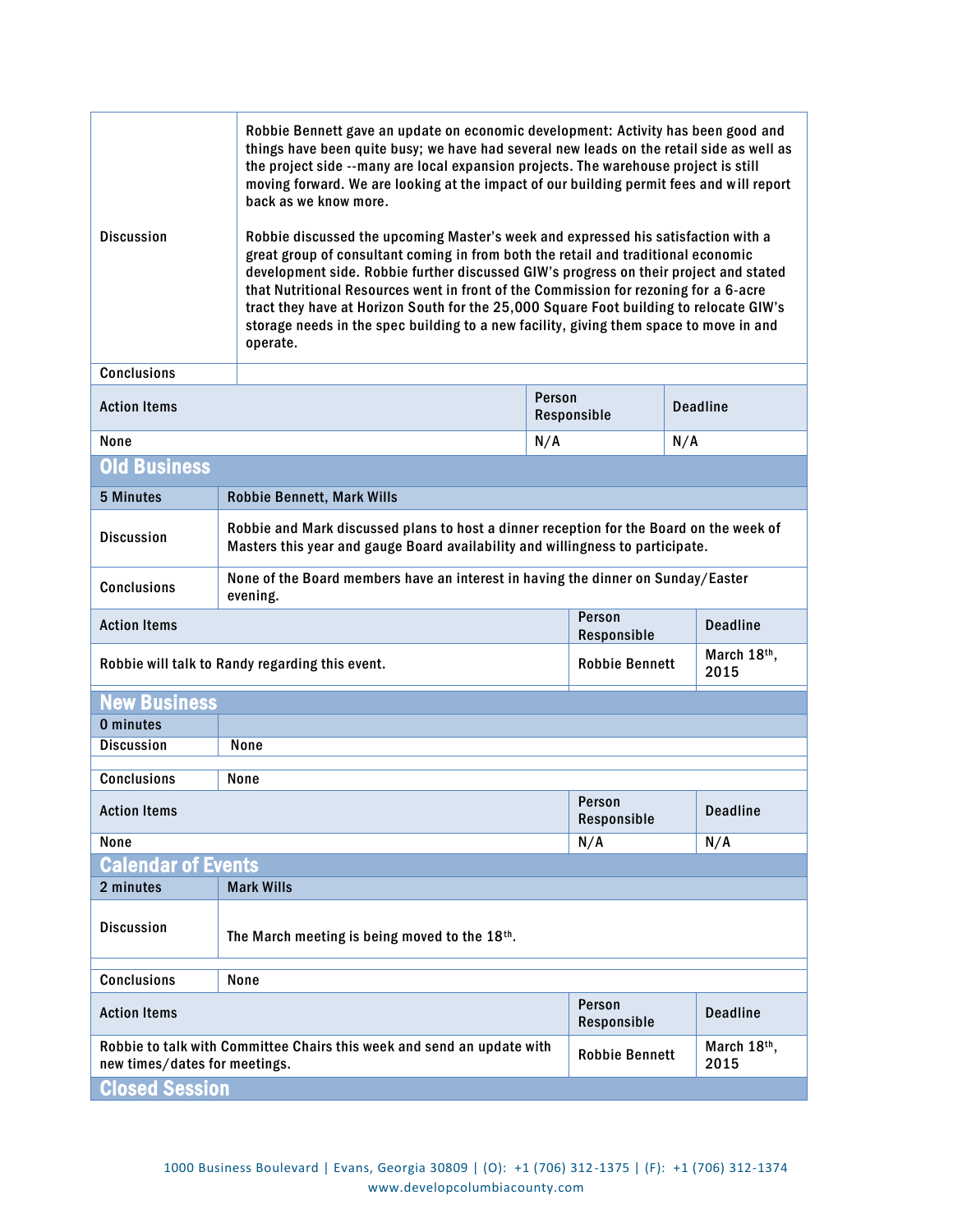| 0 minutes             |                                                                                                                                                                                                                                                                                                                                                                                                                                                                                                                                                                                                                                                                                                                                                                                                                                                                                                                                                                                                                                                                                                                                                                                                                                                                                                                                                                                                                                                                                                                                                                                                                                                                                                                                                                                                                                                                                                                                                                                                                                                                                                                                                                                                                                                                                                                                                                                                                                                                                                                                                                                                                                                                                                                                                                                                                                                                                                                                                                                                                                                                                                                                                                                                                                                                                                                                                                                                                                                                                                                                                                                   |                       |                 |
|-----------------------|-----------------------------------------------------------------------------------------------------------------------------------------------------------------------------------------------------------------------------------------------------------------------------------------------------------------------------------------------------------------------------------------------------------------------------------------------------------------------------------------------------------------------------------------------------------------------------------------------------------------------------------------------------------------------------------------------------------------------------------------------------------------------------------------------------------------------------------------------------------------------------------------------------------------------------------------------------------------------------------------------------------------------------------------------------------------------------------------------------------------------------------------------------------------------------------------------------------------------------------------------------------------------------------------------------------------------------------------------------------------------------------------------------------------------------------------------------------------------------------------------------------------------------------------------------------------------------------------------------------------------------------------------------------------------------------------------------------------------------------------------------------------------------------------------------------------------------------------------------------------------------------------------------------------------------------------------------------------------------------------------------------------------------------------------------------------------------------------------------------------------------------------------------------------------------------------------------------------------------------------------------------------------------------------------------------------------------------------------------------------------------------------------------------------------------------------------------------------------------------------------------------------------------------------------------------------------------------------------------------------------------------------------------------------------------------------------------------------------------------------------------------------------------------------------------------------------------------------------------------------------------------------------------------------------------------------------------------------------------------------------------------------------------------------------------------------------------------------------------------------------------------------------------------------------------------------------------------------------------------------------------------------------------------------------------------------------------------------------------------------------------------------------------------------------------------------------------------------------------------------------------------------------------------------------------------------------------------|-----------------------|-----------------|
| <b>Discussion</b>     | None                                                                                                                                                                                                                                                                                                                                                                                                                                                                                                                                                                                                                                                                                                                                                                                                                                                                                                                                                                                                                                                                                                                                                                                                                                                                                                                                                                                                                                                                                                                                                                                                                                                                                                                                                                                                                                                                                                                                                                                                                                                                                                                                                                                                                                                                                                                                                                                                                                                                                                                                                                                                                                                                                                                                                                                                                                                                                                                                                                                                                                                                                                                                                                                                                                                                                                                                                                                                                                                                                                                                                                              |                       |                 |
| <b>Conclusions</b>    | None                                                                                                                                                                                                                                                                                                                                                                                                                                                                                                                                                                                                                                                                                                                                                                                                                                                                                                                                                                                                                                                                                                                                                                                                                                                                                                                                                                                                                                                                                                                                                                                                                                                                                                                                                                                                                                                                                                                                                                                                                                                                                                                                                                                                                                                                                                                                                                                                                                                                                                                                                                                                                                                                                                                                                                                                                                                                                                                                                                                                                                                                                                                                                                                                                                                                                                                                                                                                                                                                                                                                                                              |                       |                 |
| <b>Action Items</b>   |                                                                                                                                                                                                                                                                                                                                                                                                                                                                                                                                                                                                                                                                                                                                                                                                                                                                                                                                                                                                                                                                                                                                                                                                                                                                                                                                                                                                                                                                                                                                                                                                                                                                                                                                                                                                                                                                                                                                                                                                                                                                                                                                                                                                                                                                                                                                                                                                                                                                                                                                                                                                                                                                                                                                                                                                                                                                                                                                                                                                                                                                                                                                                                                                                                                                                                                                                                                                                                                                                                                                                                                   | Person<br>Responsible | <b>Deadline</b> |
| None                  |                                                                                                                                                                                                                                                                                                                                                                                                                                                                                                                                                                                                                                                                                                                                                                                                                                                                                                                                                                                                                                                                                                                                                                                                                                                                                                                                                                                                                                                                                                                                                                                                                                                                                                                                                                                                                                                                                                                                                                                                                                                                                                                                                                                                                                                                                                                                                                                                                                                                                                                                                                                                                                                                                                                                                                                                                                                                                                                                                                                                                                                                                                                                                                                                                                                                                                                                                                                                                                                                                                                                                                                   | N/A                   | N/A             |
| <b>Public Comment</b> |                                                                                                                                                                                                                                                                                                                                                                                                                                                                                                                                                                                                                                                                                                                                                                                                                                                                                                                                                                                                                                                                                                                                                                                                                                                                                                                                                                                                                                                                                                                                                                                                                                                                                                                                                                                                                                                                                                                                                                                                                                                                                                                                                                                                                                                                                                                                                                                                                                                                                                                                                                                                                                                                                                                                                                                                                                                                                                                                                                                                                                                                                                                                                                                                                                                                                                                                                                                                                                                                                                                                                                                   |                       |                 |
| 28 minutes            |                                                                                                                                                                                                                                                                                                                                                                                                                                                                                                                                                                                                                                                                                                                                                                                                                                                                                                                                                                                                                                                                                                                                                                                                                                                                                                                                                                                                                                                                                                                                                                                                                                                                                                                                                                                                                                                                                                                                                                                                                                                                                                                                                                                                                                                                                                                                                                                                                                                                                                                                                                                                                                                                                                                                                                                                                                                                                                                                                                                                                                                                                                                                                                                                                                                                                                                                                                                                                                                                                                                                                                                   |                       |                 |
| <b>Discussion</b>     | Tammy Shepherd- The Chamber has voiced our positions on bills in session right now --HB<br>170/Transportation Bill, the Board voted to oppose and the Chamber will make a public<br>statement soon; we will also be opposing the following: HB 8 and 15 - raise minimum<br>wage, HB 4 focused on North GA district with inner basin water transfers - it sets a<br>precedent to allow in other parts of the state; HB 9- asking on a job application if someone<br>has been arrested (our business members feel that it is still within their best interest to ask<br>that on an application). Also from an advocacy standpoint, the Board has supported the E-<br>Splost and we sent our first communication to members yesterday in support and there will<br>be a letter in the Columbia News-Times on Sunday. We have 5 spots left for our DC Trip,<br>which is April 29-May 1st, cost of \$1,650, 2 nights; we fly out of Augusta at 7 am on Wed<br>morning and get back at 5 on Friday afternoon. The upcoming Executive Luncheon Series -<br>EVP External Affairs- GA Power will speak about Fort Gordon and their role on the 10th and<br>the cost to attend \$25.00 and will be held at the Savannah Rapids Pavilion.<br>Commissioner Morris- DOT will not guarantee that money will be there to finish the TIA<br>projects and now it appears that DOT is not allowing them to put in the contracts. If we<br>come in under budget, remainder goes back to the region. I still think we have a lot of good<br>projects planned for the region, but need to be very frugal with our tax dollars, especially<br>with transportation so we can address what is happening with Fort Gordon.<br>Our 225th Birthday of Columbia County is this year and I have been working with Randy and<br>CVB to put together a Heritage Tour of the county, which will be good for tourism; the<br>primary goal of is to identify historical sites and markers --there are 10 in the County, and<br>will include both African American and American Indian sites. The launch is on December<br>10 <sup>th</sup> , which is our founding anniversary for county.<br>Andrew Strickland - The Comprehensive Plan kickoff meeting with our consultants for<br>public hearing will be held in conjunction with our Planning meeting on March 19th at 6 pm.<br>Thom Tuckey- Great meeting Monday out at Fort Gordon with GDOT new Commissioner,<br>Chief Engineer, Chief Plans to talk about new gate and where we are. Their team is going<br>back now to crunch numbers for costs - the near-term solution that can be accomplished<br>on the time-line that the military is operating on would be to widen Gordon Highway about<br>a mile 1/2 and put the gate in a location that is central to everybody. The next step is to<br>facilitate Phase 2 of Columbia County linkage and whether or not they get approval to put<br>exit on Lewiston Rd., which has been declined in past. The long-term plan for 2022 is to<br>straighten out Gordon Highway and put the highway on Fort Gordon proper eliminating<br>about 80 acres; that cost is about \$13.5 - \$14 Million; widening Gordon Hwy. will come in<br>far less than that; the Fort Gordon piece is about \$49 M. The intent is to do Phase 1 with<br>State and Local Funding. They will close the Robinson Avenue gate when that is completed.<br>On 3 pm at March 10th, there is a listening session on Fort Gordon at the Doubletree Hotel.<br>Lastly, I have the form for one-year passes if you need for Fort Gordon access. |                       |                 |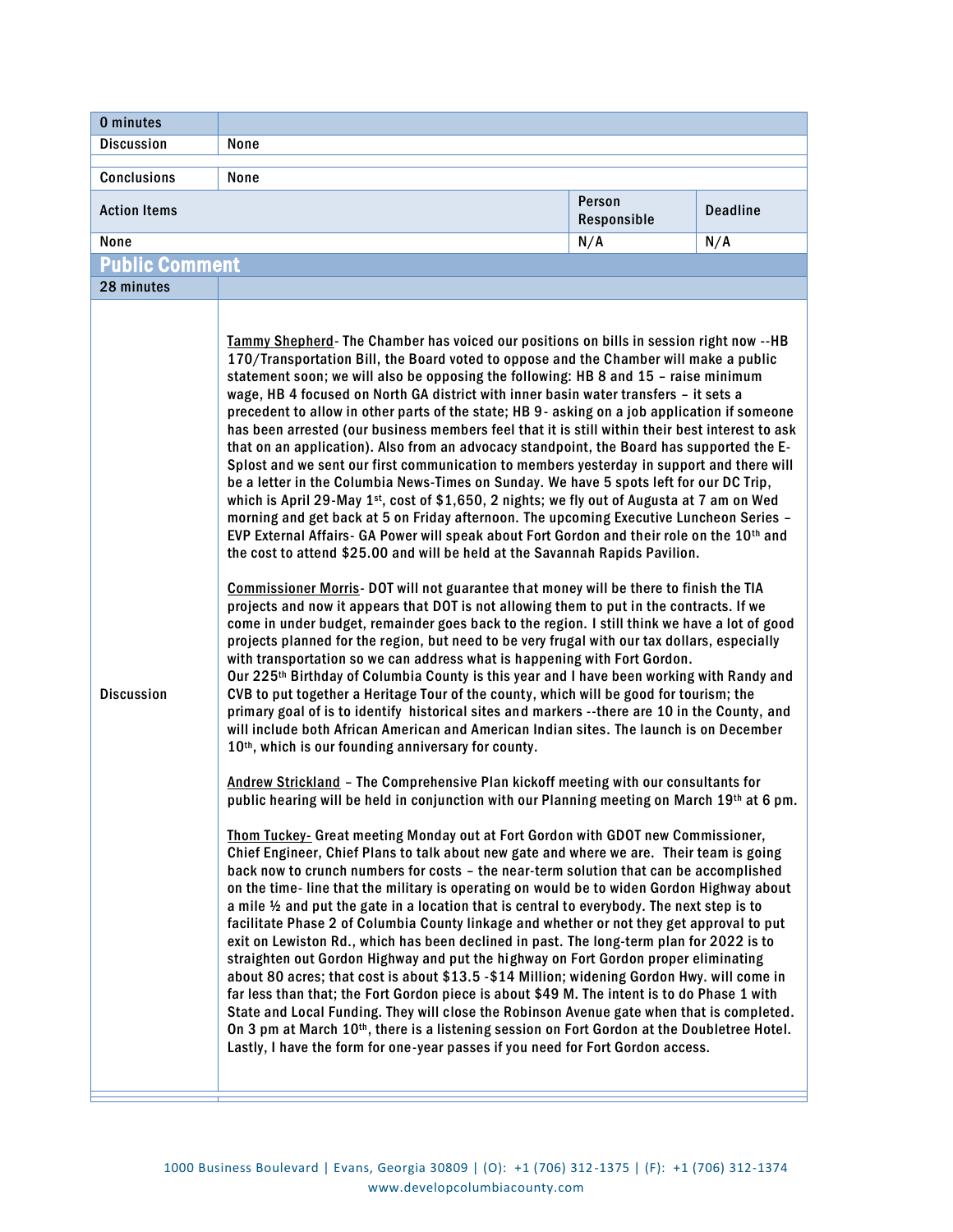| <b>Action Items</b>            | Person<br>Responsible             | <b>Deadline</b> |
|--------------------------------|-----------------------------------|-----------------|
| None                           | N/A                               | N/A             |
| <b>Adjournment</b>             | 8:30 A.M.                         |                 |
| Next meeting: March 18th, 2015 | Conference<br>Room<br><b>DACC</b> | All             |